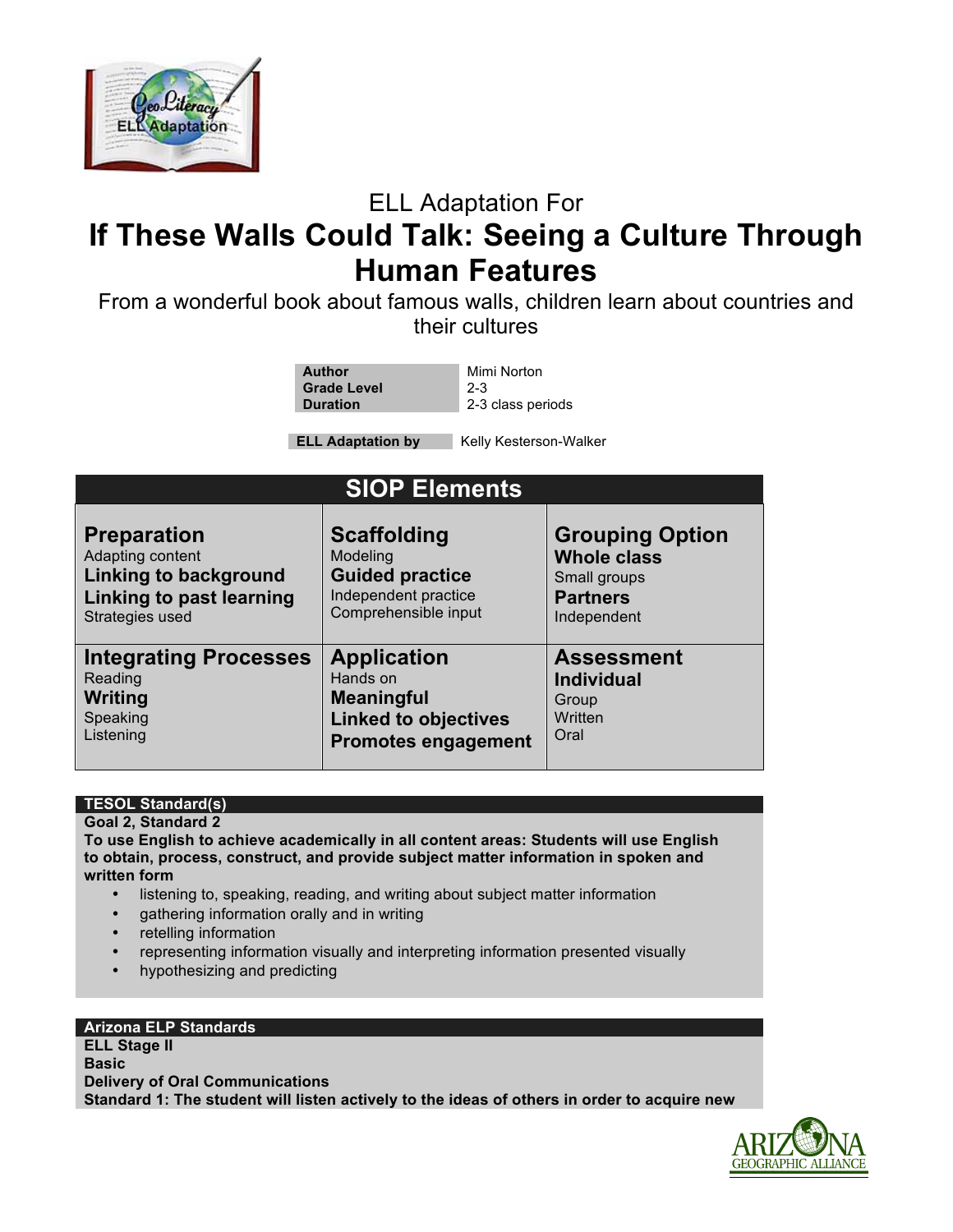#### **knowledge.**

B-3: sequencing a series of events from information shared in read-alouds, presentations, and conversations, using pictures and key words.

B-5: responding to social conversations by rephrasing and repeating information, sharing one's experiences, and expressing one's thoughts.

#### **Reading**

#### **Standard 4: The student will analyze text for expression, enjoyment, and response to other related content areas.**

B-3: answering questions (yes/no, who, what, when, which, where, why) about text with instructional support.

B-12: identifying the setting from a literary selection.

B-18: interpreting signs, labels, symbols and captions within the environment.

B-20: identifying words (nouns) that the author selects in a literary selection to create a graphic visual image with instructional support.

### **Writing**

#### **Standard 1: The student will express his or her thinking and ideas in a variety of writing genres.**

B-3: completing a written summary of the key events or ideas of informational text using key words and phrases with instructional support.

### **Overview**

There are many ways to introduce young students to culture. Some are obvious; some are not. Teaching students the importance of human features regarding a culture gives them an opportunity to see the factors that shaped it. Walls that stand for years can be a reflection of these cultures, their histories, values, and meaning to a group of people.

### **Key Vocabulary**

Select several from the World Map Checklist.

### **Additional Materials Needed for ELL**

• http://earth.google.com/

This is an excellent site that students can use to visualize the countries in a three-dimensional setting.

### **Procedures**

### SESSION ONE:

1. Introduce students to the book, *Talking Walls*. 2. Ask the following questions while using animated gestures such as pointing to the pictures on the cover of the book and walls in the classroom.

- *Can walls really talk?*
- *What do you think the title means?*
- *What is on the wall on the cover of the book?*

- *How do you think the pictures got there?* 

- *What art materials do you think the artists used?* - *Do you think the wall on the cover was created recently or a long time ago?*

- *What do you think the children are talking about?* 3. Read *Talking Walls* **(Grouping: Whole class).**  (Note: Due to the book's length, teacher may choose to read portions of the book instead of the whole book in one sitting.) Be animated when reading the book.

4. Discuss the importance of each wall in the book to its culture. Use the provided note taking sheet from the original lesson if you wish.

5. Show students the locations of each wall on a world map.

6. Distribute a copy of a world map to each student. Students can be paired up for this activity

### **(Grouping: Partners).**

7. Using the world map, assist students in placing a sticky dot or star on each country (or continent) mentioned in the book **(Scaffolding: Guided practice). (See Assessment Checklist)**

### SESSION TWO:

1. Review *Talking Walls* and discuss the importance of the walls to the cultures **(Preparation: Linking to past learning).**

2. Ask students if they think there are any important walls in their city or neighborhood **(Preparation: Linking to background).**

3. Take students on a walk to look at the walls around school **(Application: Promotes engagement, Meaningful).**

4. In an urban setting, take a short walk around the block, pointing out walls around shopping malls, parks, restaurants, garbage containers, and backyard fences (if time permits). (Also, check on if



### **ELL Adaptation**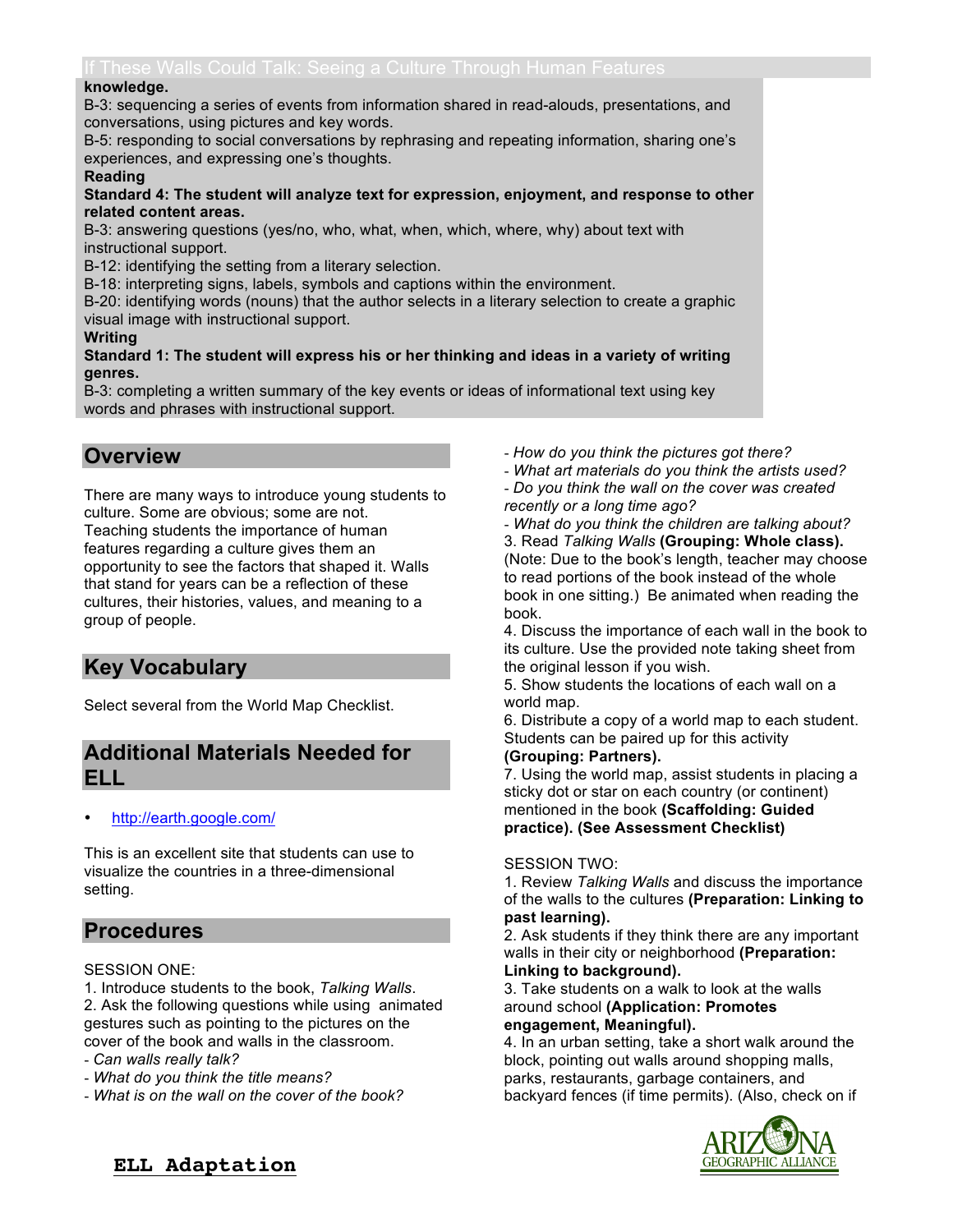you need parent permission to do this off campus activity.)

5. If there are no commercial buildings near the school, use the various enclosures, fences, or walls at the school. Stop at each wall and discuss what things the students have seen happen around the wall. Ask students to pretend they are one of the walls and describe what they have experienced. Encourage students to use all of their senses. 6. Ask students to choose one wall that they saw on their walk.

7. Explain the following assignment with students by saying, "We are going to write about some of the events that the wall you chose has experienced. Pretend that you are the wall and make a list of everything that you see hear, feel, taste, or smell. Be sure to use words that describe the senses so that the list comes alive to anyone who reads it (Point to all the body parts related to those senses and have students point to their body parts as well). After we have a class list, you are going to draw a picture and write a paragraph about something that your wall experienced **(Grouping: Whole class).**  Your paragraph must have an introductory sentence, two or three sentences describing what your wall experienced, and a concluding statement" **(Application: Linked to objectives, Integration of Processes: Writing).**

### **Assessment**

Based on the countries described in the book, students will place sticky dots or stars in the following countries (or continents) on a world map with 80% accuracy (11 or more correctly identified):

World Map Checklist:

- Great Wall of China China (Asia)
- Aborigine Wall Art Australia (Australia)
- Lascaux Cave France (Europe)
- Western Wall Israel (Asia)
- □ Mahabalipuram's Animal Walls India (Asia)
- Muslim Walls Saudi Arabia (Asia)
- Great Zimbabwe Zimbabwe (Africa)
- □ Cuzco, Peru Peru (South America)
- □ Taos Pueblo United States (North America)
- Mexican Murals Mexico (North America)
- The Canadian Museum of Civilization Canada (North America)
- The Vietnam Veterans Memorial United States (North America)
- Nelson Mandela's Prison Walls South Africa (Africa)
- The Berlin Wall Germany (Europe)

Paragraph Assessment Checklist:

Use with students acknowledging their various levels of proficiency in English:

ELL students will draw a picture of their wall. They can either dictate their ideas to the teacher or diagram their picture by writing keys words or write complete paragraphs. Look for:

- Is there an introductory statement?
- Are there two or three descriptive sentences pertaining to what the wall saw?
- Is there a concluding statement?

*Outstanding – Students write an introductory statement, three descriptive sentences, and a concluding statement.* **(Assessment: Individual)**